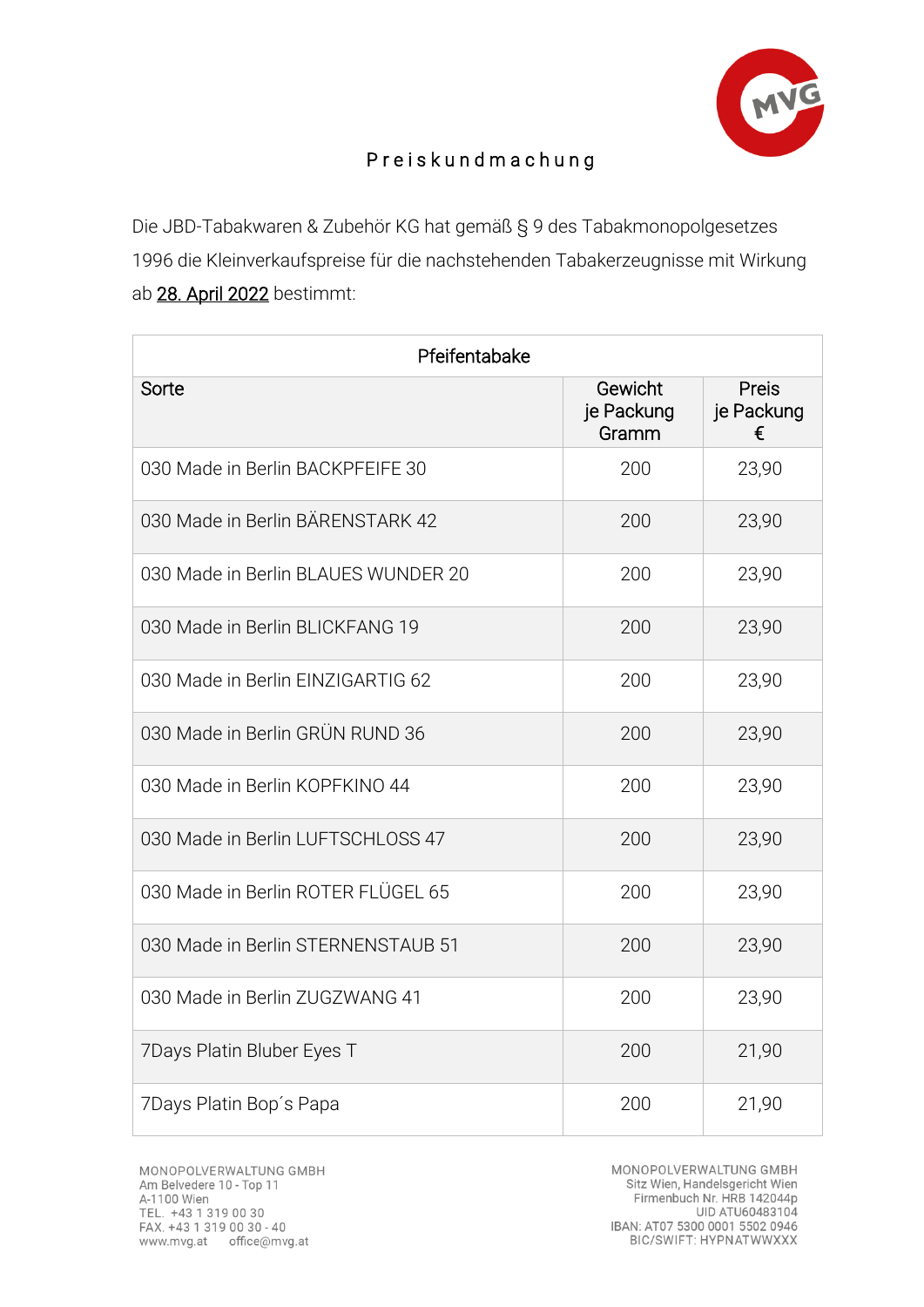| 7Days Platin Cold App        | 200 | 21,90 |
|------------------------------|-----|-------|
| 7Days Platin Cold Blue       | 200 | 21,90 |
| 7Days Platin Cold Cherr      | 200 | 21,90 |
| 7Days Platin Cold Death      | 200 | 21,90 |
| 7Days Platin Cold Lim        | 200 | 21,90 |
| 7Days Platin Cold Melo       | 200 | 21,90 |
| 7Days Platin Cold MNG        | 200 | 21,90 |
| 7Days Platin Cold Nordpol    | 200 | 21,90 |
| 7Days Platin Cold Peah       | 200 | 21,90 |
| 7Days Platin E-Va Gun        | 200 | 21,90 |
| 7Days Platin Exotic Anachee  | 200 | 21,90 |
| 7Days Platin Exotic Granpaya | 200 | 21,90 |
| 7Days Platin Exotic Melocuja | 200 | 21,90 |
| 7Days Platin Exotic Starwi   | 200 | 21,90 |
| 7Days Platin Exotic Tangpeah | 200 | 21,90 |
| 7Days Platin Green Slip      | 200 | 21,90 |
| 7Days Platin GRP-MNT         | 200 | 21,90 |
| 7Days Platin MONSTA          | 200 | 21,90 |
| 7Days Platin oney Death      | 200 | 21,90 |
| 7Days Platin Passion On Ice  | 200 | 21,90 |

MONOPOLVERWALTUNG GMBH<br>Sitz Wien, Handelsgericht Wien<br>Firmenbuch Nr. HRB 142044p<br>UID ATU60483104<br>IBAN: AT88 5300 0019 5502 0940<br>BIC/SWIFT: HYPNATWWXXX